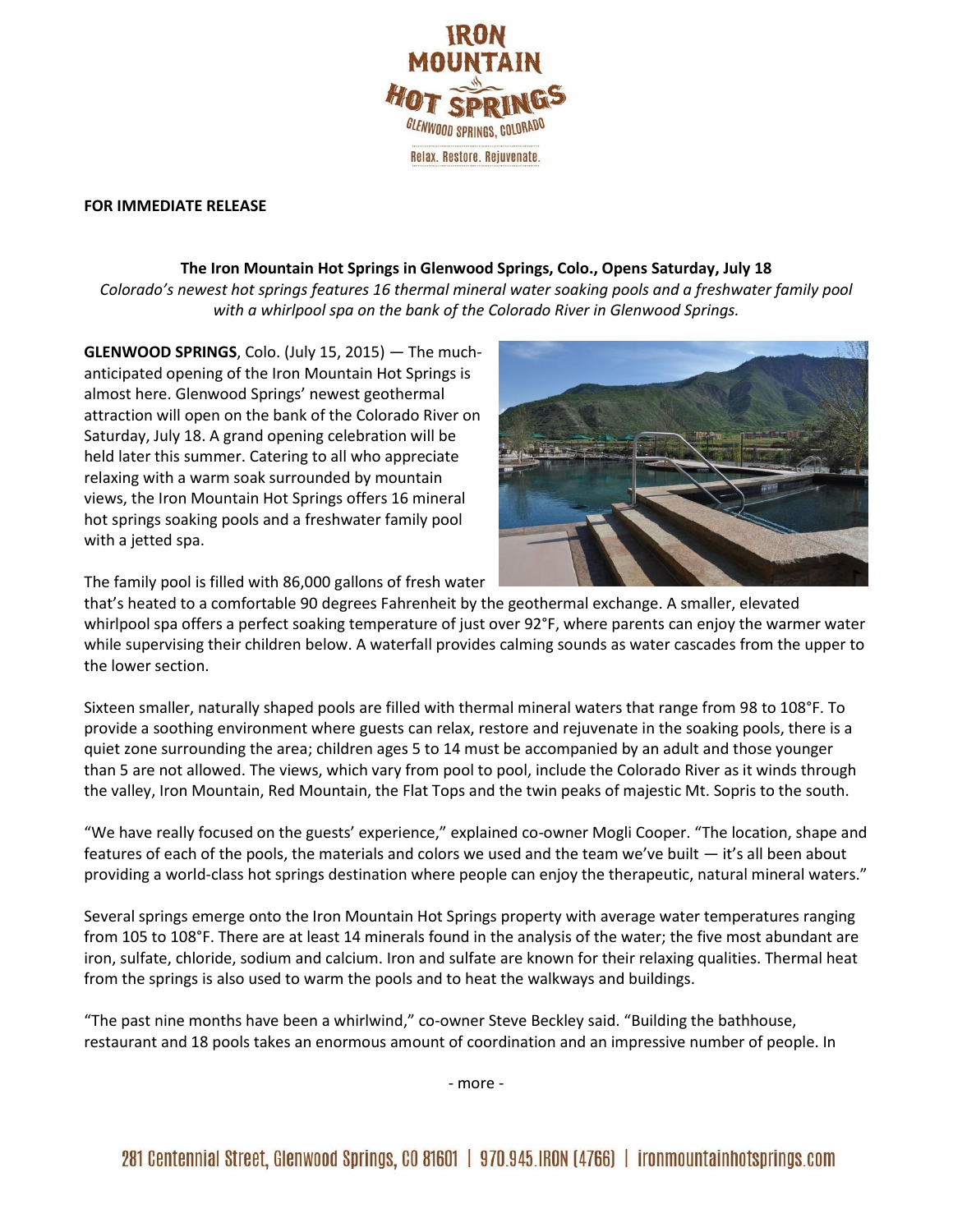Iron Mountain Hot Springs Opens/Page 2

addition to the structures and pools you can see, the infrastructure beneath the ground took just as much work. We have to get the water from three different mineral water sources into our facility and routed to the pools. The water in the smaller mineral pools continually flows through the pools and completes a total changeover every two hours."

Richard Nash, of Nash Construction, was the general contractor for the project. Care was taken to use local sources throughout the process, including approximately 50 contractors, vendors and suppliers from the Western Slope.

Making sure that the therapeutic waters at the Iron Mountain Hot Springs are accessible to all was also a priority during planning and construction. A gently curving ramp with a handrail provides a gradual entrance into the family pool for those in wheelchairs or anyone who prefers to avoid steps. Two of the soaking pools have transfer walls and grab bars that allow a person to leave a mobility device and transfer onto the wall and then into the water. An aquatic wheelchair is available, and the family changing rooms are accessible as well.

"Accessibility was very important to all of us," Cooper said. "The healing nature of the warm mineral waters can work wonders with everyday aches and pain. Imagine how significant that can be to those facing long-term healthcare issues and challenges. We want everyone to feel welcome."



A lodge-style bathhouse greets guests upon arrival. Inside, they can buy passes, shop and prepare for their soak in well-appointed locker rooms. Separate changing rooms for families are available to make visits with the kids easier. If guests have forgotten something or would like to pick up a gift or souvenir, the retail shop offers swimwear, sunscreen and pool accessories; lotions, body wash and other personal care items; specialty soaps and candles; shirts; hats; ornaments and candies. Many of the items are made right here in Colorado.

When it's time for a break, the on-site Sopris Café located next to the family pool is just the spot. The menu includes breakfast pastries and croissants, snacks, salads, wraps, sandwiches, pizza, hot dogs, frozen yogurt, soft-serve ice cream, smoothies, specialty coffees, soft drinks, beer, wine and mixed drinks. Free water and bottle-filling stations are available near the family changing rooms in the bathhouse to help guests stay hydrated.

The Iron Mountain Hot Springs will be open from 9 a.m. to 10 p.m. through Labor Day weekend, and then offseason hours will begin. Admission is \$25 per adult, \$15 for kids 3 to 12, and free for children younger than 3. An evening soak from 8 to 10 p.m. is available for \$15 for adults and \$9 for kids. Discounts are available for guests ages 65 and better, AAA members and military. Re-entry is not included with admission. To ensure a relaxing

- more -